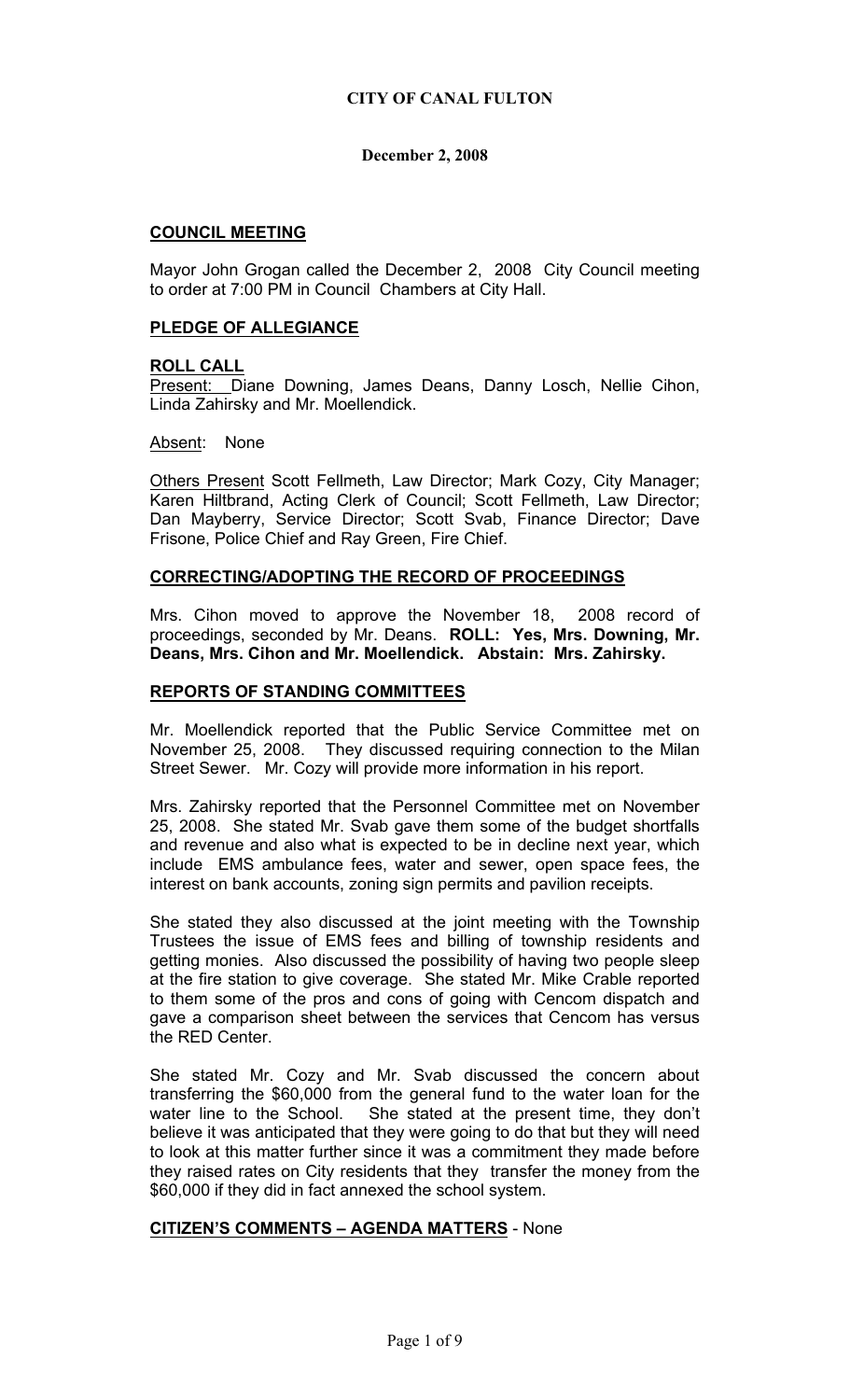### **CITY OF CANAL FULTON**

## **December 2, 2008**

# **REPORT OF ADMINISTRATIVE OFFICERS** –

## *SENIOR CITIZENS (Nellie Cihon)* - No Report

**COMMUNITY SERVICE (John Murphy)** - No Report Submitted.

### *FIRE CHIEF (Ray Green, Fire Chief)*

Monthly Report: Chief Green reported that there were 55 total incidents for the month of November. He reported as of November 30, 2008, there have been 721 incidents.

CenCom Dispatching Contract: Chief Green reported he has the contract for CenCom Dispatching, as well as a contract for the RED Center. He stated he has made it known that he would like the City to move the fire and EMS dispatching to CenCom based upon the cost savings and the services that they can provide versus what the RED Center can currently provide.

Chief Green stated he would like to request an Executive Session regarding personnel issues.

Mr. Svab and Mr. Cozy stated they would like an Executive Session as well to discuss compensation.

Mr. Svab asked about the transfer of the lines and Chief Green responded.

## *POLICE DEPARTMENT (Dave Frisone, Police Chief***):**

Grant**:** Chief Frisone stated they received a second MPH radar unit from the Ohio Safe Communities. We are involved in this before of our DUI Taskforce. This will allow his department to replace two aging units in existing cars.

Training: Chief Frisone stated because of the hospitality of the Fire Department, they had a lot of us of the training room and was able to host a taskforce meeting.

Officer Swartz led a laser and radar class for three departments.

The department hosted the November DUI Taskforce meeting.

 He stated they will host the December Stark County Police Chief's Association meeting and luncheon.

Monthly Report: Chief Frisone stated he will have his monthly report at the next meeting.

RED Center Contract: Chief Frisone stated he would like to renew the RED Center Contract for police dispatching.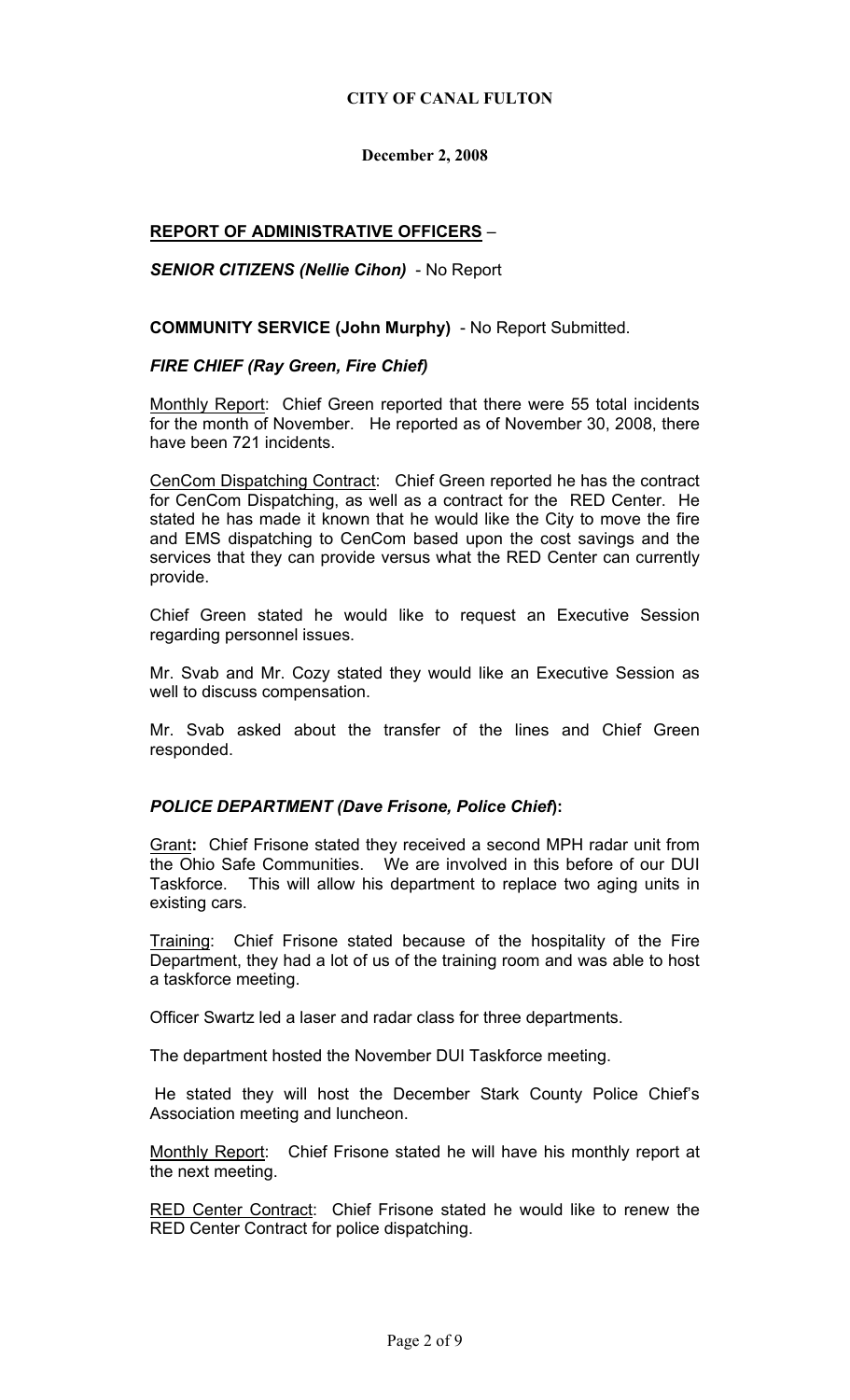### *ENGINEER/STREETS/PUBLIC UTILITIES (William Dorman/Dan Mayberry)*

Maintenance Bonds: Mr. Dorman reported that his office has been working on maintenance bond issues on some of the outstanding subdivisions. He stated the City has a two year maintenance agreement and some of them are nearing the end or need some improvements.

Grant Applications: Mr. Dorman reported his office has assisted administration in two grant applications. They applied through the Community Development Block Grant and the Ohio Public Works Commission for the Erie Widening Project.

Leaf Pickup: Mr. Mayberry reported the annual leaf pickup is now complete. Residents who have leaves can bag them and take them to yard waste container located at the Street Garage on Water Street.

#### *FINANCE DIRECTOR (Scott Svab)*

Property Tax: Mr. Svab stated there was a report in the paper that we were delinquent on property tax on Summer Evening Drive. He stated the county auditor did a public-right-of way in the allotment for St. Bernard Street and other cul-de-sacs were parceled out and given parcel numbers which consisted of 3.91 acres and sent us a tax bill. It was thought this was resolved and then before it was published we were assured that this would be taken care of. The matter was not. He received an email from a resident informing him of the matter. Mr. Svab stated he notified the auditor and they admitted they dropped the ball. The auditor went to the mapping office to remove it and then it is to go to the treasurer to remove it. The matter has now been resolved.

Health Insurance: Mr. Svab stated DiStefano Insurance has been our broker for a while. They have provided our renewal and we received a 5% reduction in premiums. Mr. Svab stated at the next meeting he will have an ordinance for the renewal of the health insurance contract.

Temporary Budget: Mr. Svab stated he will have a temporary budget submitted to Council to reflect 2009 budget. He stated they can look at the carry-over to see how they are going to be able to fund the fire department as far as wages and also look at 24-hour staffing.

Mr. Svab stated there aren't any purchase orders for this meeting, just the attached bills.

## **CITY MANAGER (Mark Cozy)**

Public Service Committee Meeting: Mr. Cozy stated there are seven people on Milan Street that are not connected to our sewer system. He stated he distributed to Council copies of ordinances and Ohio Revised Code sections addressing these issues. He stated everyone who has access to sewer must connect. He stated the recommendation was to notify the residents that they have to connect to the sewer system. It was determined to only charge a tap fee and not charge frontage. The only other cost they would have it their cost to connect. They will need a legal opinion on the process and the content of the letter before it goes out.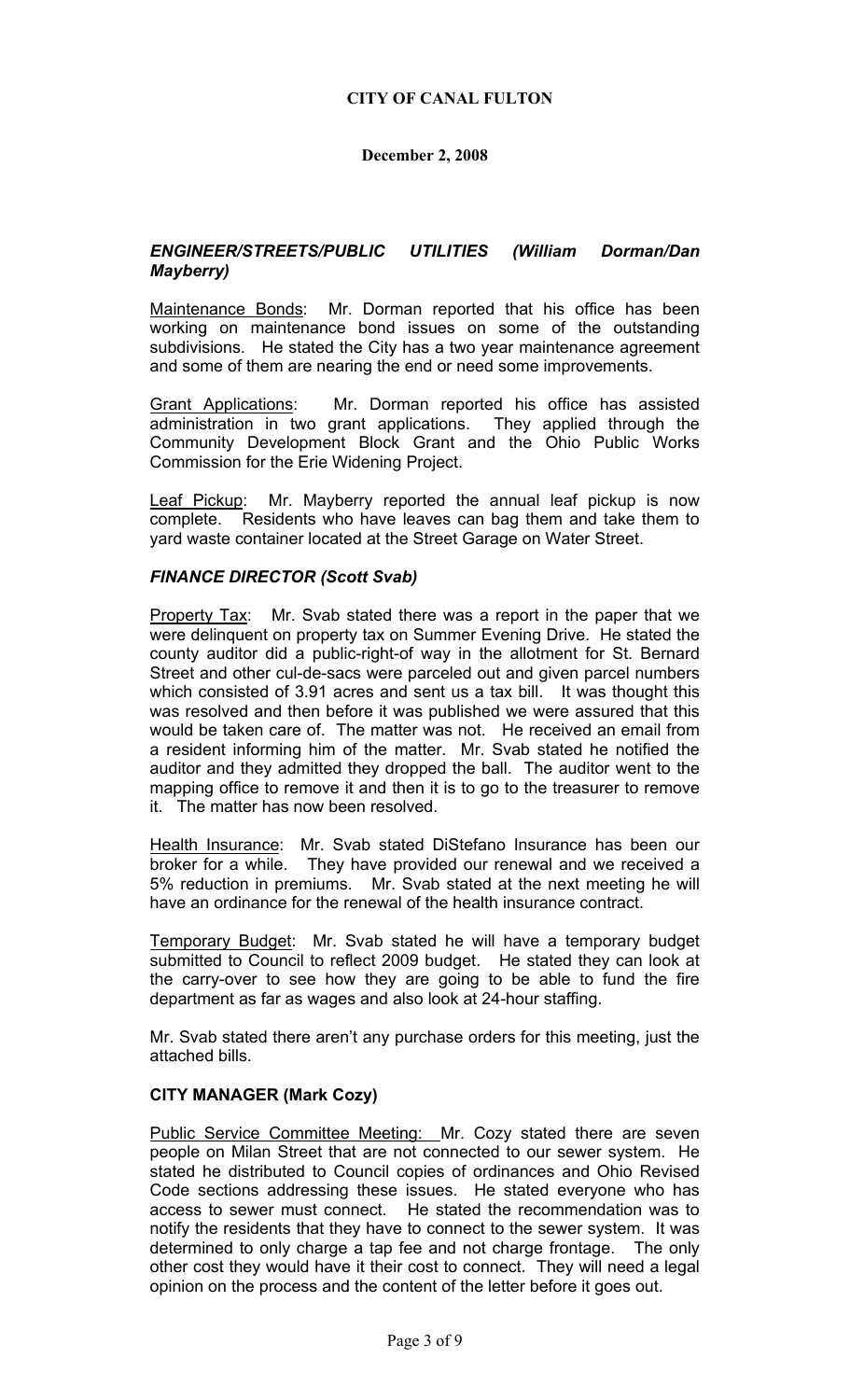Newsletter: The newsletter is going to the printers today. The residents should receive in a couple of weeks.

Holiday Open House: The downtown holiday open house will be held this weekend. On December  $6<sup>th</sup>$  there will be a parade beginning at 6:00 PM. All units in the parade will be lit. Some of the roads along Canal Street will be closed. The parade will begin at Lindsay's Concrete.

He stated they need a public official to assist with the countdown at the tree lighting ceremony. The Mayor has a work conflict and is unable to attend. Mrs. Cihon will attend. If she would like to ride in the parade, there will be a vehicle available.

High Street Culvert: Mr. Cozy stated he reported at previous meetings that the City was not going to receive the grant for the High Street Culvert replacement project.

He stated he received word from the County Engineers office that it may be funds available and released in March and we are still in the running for that grant. He stated there is still a possibility for this project.

Joint Meeting with Trustees - Safety Committee: Mr. Cozy stated he copied the ordinances and the agreement that is in place for the fire and EMS. He stated there is a concern is what if we staff our station and Lawrence Township does not and how the runs would be handled. He stated we currently have an agreement that says we are not going to charge Lawrence Township residents. The agreement would need to be changed.

Chief Green stated under the agreement, when they respond under the perimeters of the agreement, they consider it automatic aide. He stated outside of the agreement, it is considered mutual aide. He stated this could be the difference between billing and not billing a township resident. He stated if it is a mutual aide run, it is no different than if they go to Jackson and transport a Jackson resident, we are going to bill them. He stated outside of this agreement, anything outside of this agreement, he stated in his opinion it would be a mutual aide run between the hours of midnight and 6:00 AM.

Mr. Cozy stated he has the third amendment to an agreement that they entered into in 1997. He stated in that agreement he believes it pertains to the hours of 6:00 AM – midnight. He stated anything outside of 6:00 AM to midnight, can they then bill. He stated he will give the agreements to Law Director Fellmeth to review.

## *REPORT OF MAYOR (John Grogan)*

Logic Agreement: Mayor Grogan stated he would like to make a recommendation that they ratify the agreement between the Canal Fulton Police Department and the RED Center based upon the Chief's recommendation as he doesn't see a need to move from there or to make any changes. Mayor Grogan stated there is an increase in 2009 because of our population, it will go \$9.26 per person; and in 2010 a maximum sum of \$9.71.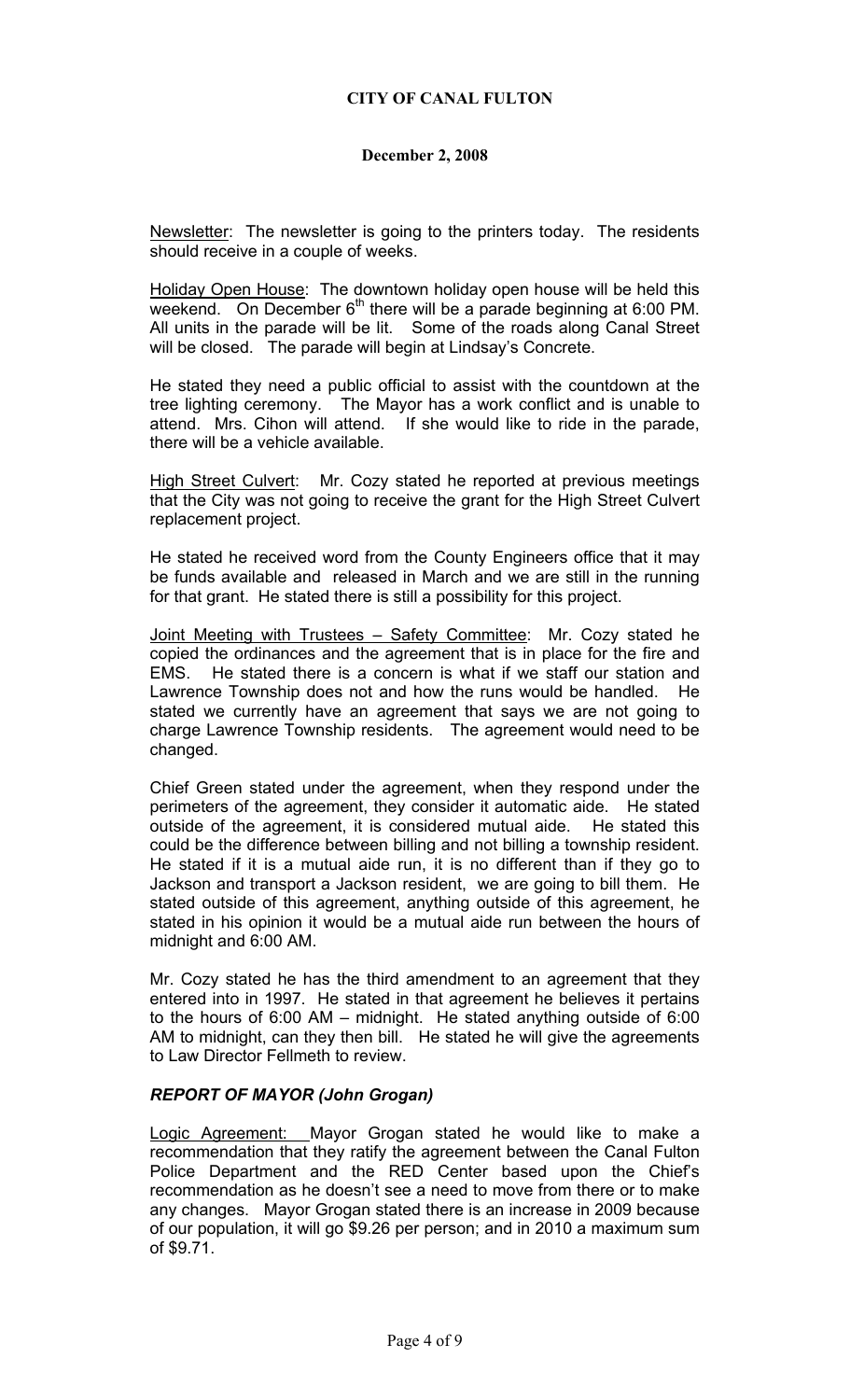Mrs. Zahirsky asked if it referenced any language to the Stark County Sheriff Department. Chief Frisone stated it is in the contract, that if the County goes with a consolidated dispatch center, then these contracts will become void.

Mrs. Zahirsky moved to approve the contract with the RED Center for the Police Department for 2009 and 2010, seconded by Mr. Deans. **ROLL: Yes, ALL.** 

Mayor Grogan stated as far as the agreement with the Fire Department, at this point he doesn't wish to make a recommendation to Council. He would ask to hold off until the last meeting of the year. He believes another meeting is scheduled for December 15, 2008 and would like to see the outcome of that meeting.

Mrs. Zahirsky stated for the record they have a December 15, 2008 meeting at 6:00 PM at the Township Hall with the Township Trustees to review the differences between Cencom and the RED Center.

Chief Green stated if they are going to switch, they have items that will need to be provided to Nimishillen Township and they are coming close to being able to have it in effect in January. Some of the procedures have already been provided to them to enter into their computer is we make the switch and there is some radio equipment under the agreement that they would purchase. He stated he knows the Trustees have some concerns about switching. He strongly feels this is the best thing for our citizens.

Mayor Grogan stated if our department decides to go with Cencom, he feels our department will be able to get everything in place at the last minute. He stated we have been operating this way for many years and we need to make this a good one. He stated we need to keep in mind that we are dealing with two communities, not just ours, but with Lawrence Township and this is as important. He stated his concerns are dually noted and they appreciate it.

*PARKS & RECREATION BOARD (Fred Fleming)* – Not Present.

## *LAW DIRECTOR (Scott Fellmeth)*

ADA: Law Director Fellmeth stated regarding a determination has been made City Hall was not a place for public accommodation and was therefore exempt from the rules and regulation for Ohio's Civil Rights Commission regarding the complaint filed by the TriCounty Living Independent. He stated he regrets to inform the City that the Ohio Attorney General has reviewed the Northwest Stark Senior Citizens complex and deemed it to be a place of public accommodation and is therefore subject to the rules of the Ohio Civil Rights Commission regarding certain modification to make the place handicap accessible even though it already is. He stated to this end, the Ohio Civil Rights Commission wants to conduct an inspection of the premises. He stated he has been in and submitted three dates to them, Tuesday at 9:30 AM or Wednesday at 2:30 PM. He stated the good news is that any possible improvements that need to be done, costs could be offset by the Board of Elections because the Center is being used as a polling place and they are coordinating all these efforts with the various polling locations in the County which are not in compliance.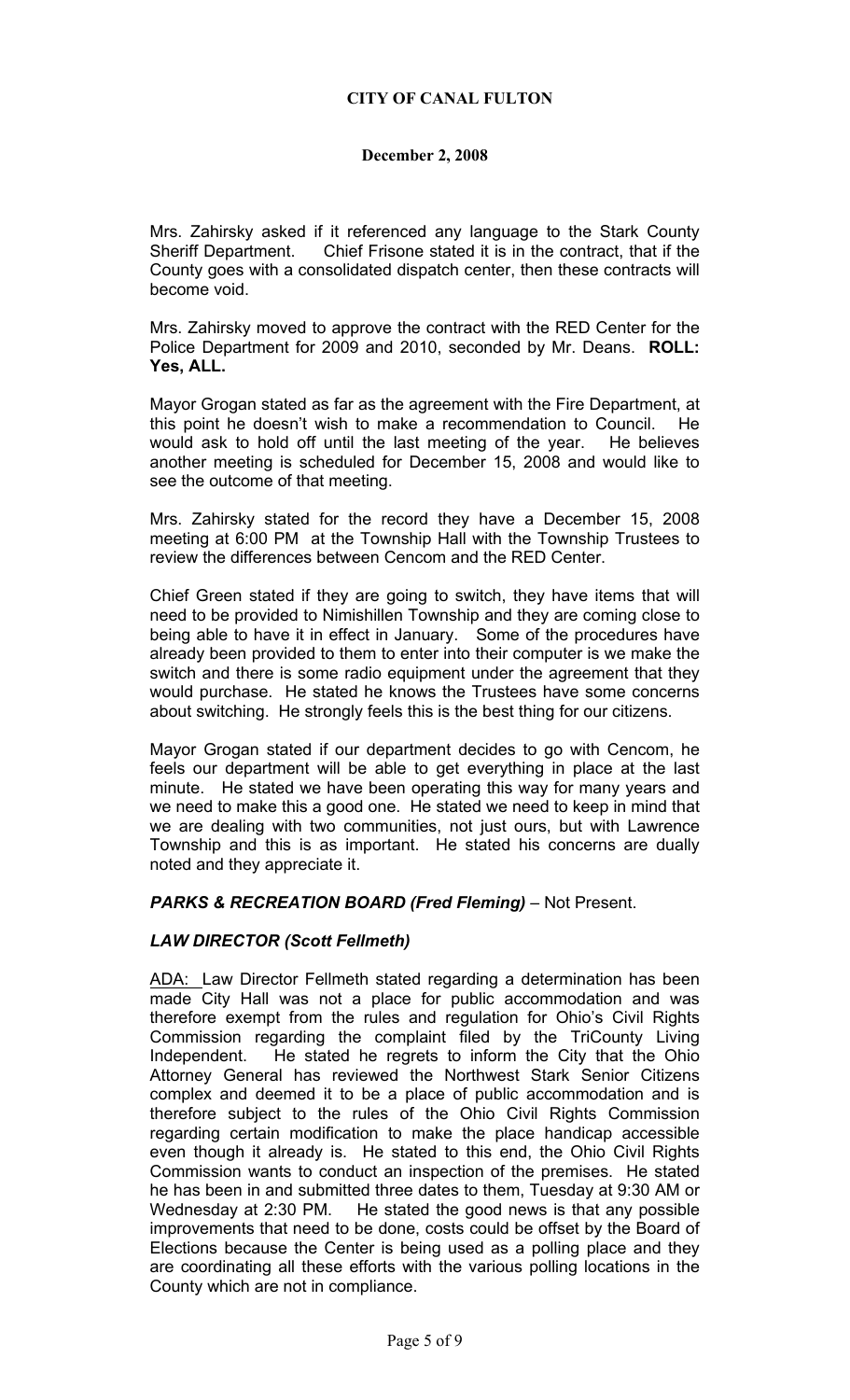### **SECOND READINGS** - None

#### **FIRST READINGS**

**Ordinance 36-08:** An Ordinance Amending Ordinance 10-96 and Repealing Any Ordinances in Conflict Therewith and Declaring an Emergency.

Mr. Moellendick moved to suspend the rules on Ordinance 36-08, seconded by Mrs. Cihon. **ROLL: Yes, ALL**.

Mrs. Cihon moved for passage of Ordinance 36-08 under suspension of the rules, seconded by Mr. Deans. **ROLL: YES, All**.

**Ordinance 37-08**: An Ordinance Amending Ordinance 6-08 Which Established New Rates of Pay and Salaries for Employees Effective January 1, 2008 and Declaring an Emergency.

Mrs. Cihon moved to suspend the rules on Ordinance 37-08, seconded by Mr. Moellendick. **ROLL: Yes, ALL**.

Mr. Deans moved for passage of Ordinance 37-08 under suspension of the rules, seconded by Mr. Losch. **ROLL: Yes, ALL**.

#### **PURCHASE ORDERS & BILLS**

No purchase orders.

Mayor Grogan stated they have received bills in the amount \$147,785.20

#### **Bills**: **\$147,785.20**

Mrs. Cihon moved that they are in receipt of bills in the amount of \$147,785.20, Mr. Moellendick. **ROLL: Yes, ALL**.

#### **OLD/NEW/OTHER BUSINESS** None

**REPORT OF PRESIDENT PRO TEMPORE** - None

**REPORT OF SPECIAL COMMITTEES** - None

#### **CITIZENS COMMENTS-***Open Discussion (Five-Minute Rule)* - None

Mayor Grogan stated they have 10 minutes until 8:00 PM, when the Public Hearing is scheduled. They are going to take a 10 minutes recess.

The Mayor and Council returned to Regular Session. He stated they took a recess after the Citizens Comments section. He stated before they move forward on the Third Readings, he stated Mrs. Cihon has an issue to report.

Mrs. Cihon reported the census is going to be taken in 2010. She reported on December 4, 10 and 18 from 9:00 AM – 12 PM a recruiter will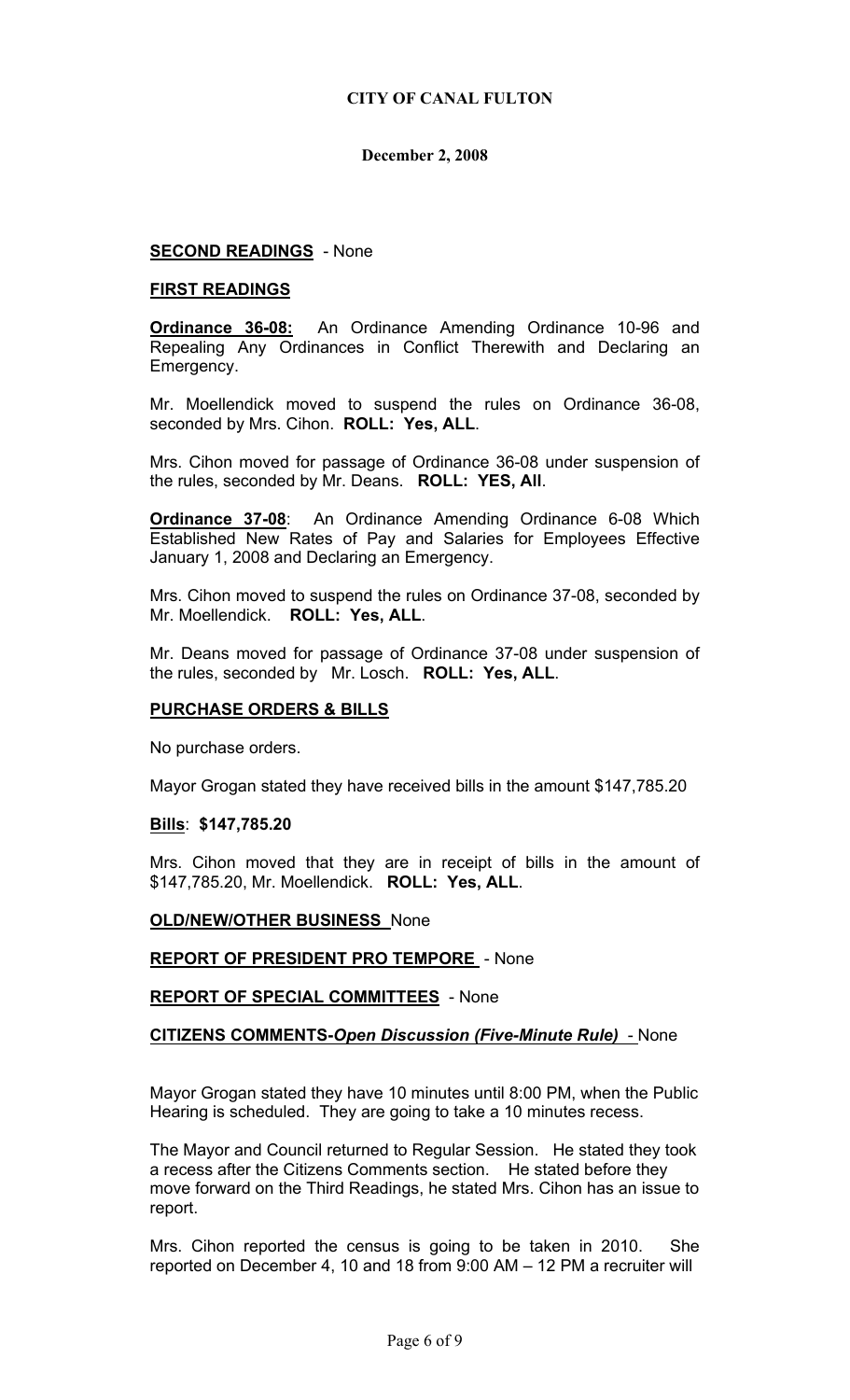be at the Senior Center recruiting for jobs. She stated there are five or six jobs.

#### **PUBLIC HEARING – 8:00 PM**

Mayor Grogan stated they will now have a public hearing regarding Ordinance 32-08, Ordinance 33-08 and Ordinance 34-08. He stated they will be read into the record and then they will proceed to the hearing.

Mrs. Hiltbrand read the ordinances into the record. Mayor Grogan stated they will now review each one and open for public discussion.

#### **THIRD READINGS**

**Ordinance 32-08**: An Ordinance Amending the Zoning Code by Zoning 32.767 Acres Recently Annexed to the City of Canal Fulton (CF Farms)

There weren't comments referencing Ordinance 32-08 from the public.

Mrs. Cihon moved for passage of Ordinance 32-08, seconded by Mrs. Zahirsky. **ROLL: Yes, ALL**.

**Ordinance 33-08**: An Ordinance Amending the Zoning Code by Zoning 105.853 Acres Recently Annexed to the City of Canal Fulton (CF Farms)

There weren't any comments referencing Ordinance 33-08 from the public.

Mrs. Downing moved for passage of Ordinance 33-08, seconded by Mr. Deans. **ROLL: Yes, ALL**.

**Ordinance 34-08**: An Ordinance Amending the Zoning Code by Zoning 142.848 Acres Recently Annexed to the City of Canal Fulton (Northwest)

Mr. Deans moved for passage of Ordinance 34-08, seconded by Mrs. Zahirsky. **ROLL: Yes, ALL**.

A guest asked how the annexation was decided because she didn't recall getting any notification of the annexation. Mr. Mayberry reported a petition would have been circulated to the parties interested in annexing. He is not sure if she was one of the property owners. She said they were not notified.

Mayor Grogan stated there was only one property owner across from the school that agreed to the annexation that made us contiguous to the schools. He stated that was the only property owner that was part of the annexation.

It was stated there was notification in the paper of the annexation.

Mayor Grogan stated that individual's need to state their name and address for the record.

 (Name inaudible- 8555 Erie Avenue: She stated this is the first that she heard about the annexation. She asked what was annexed.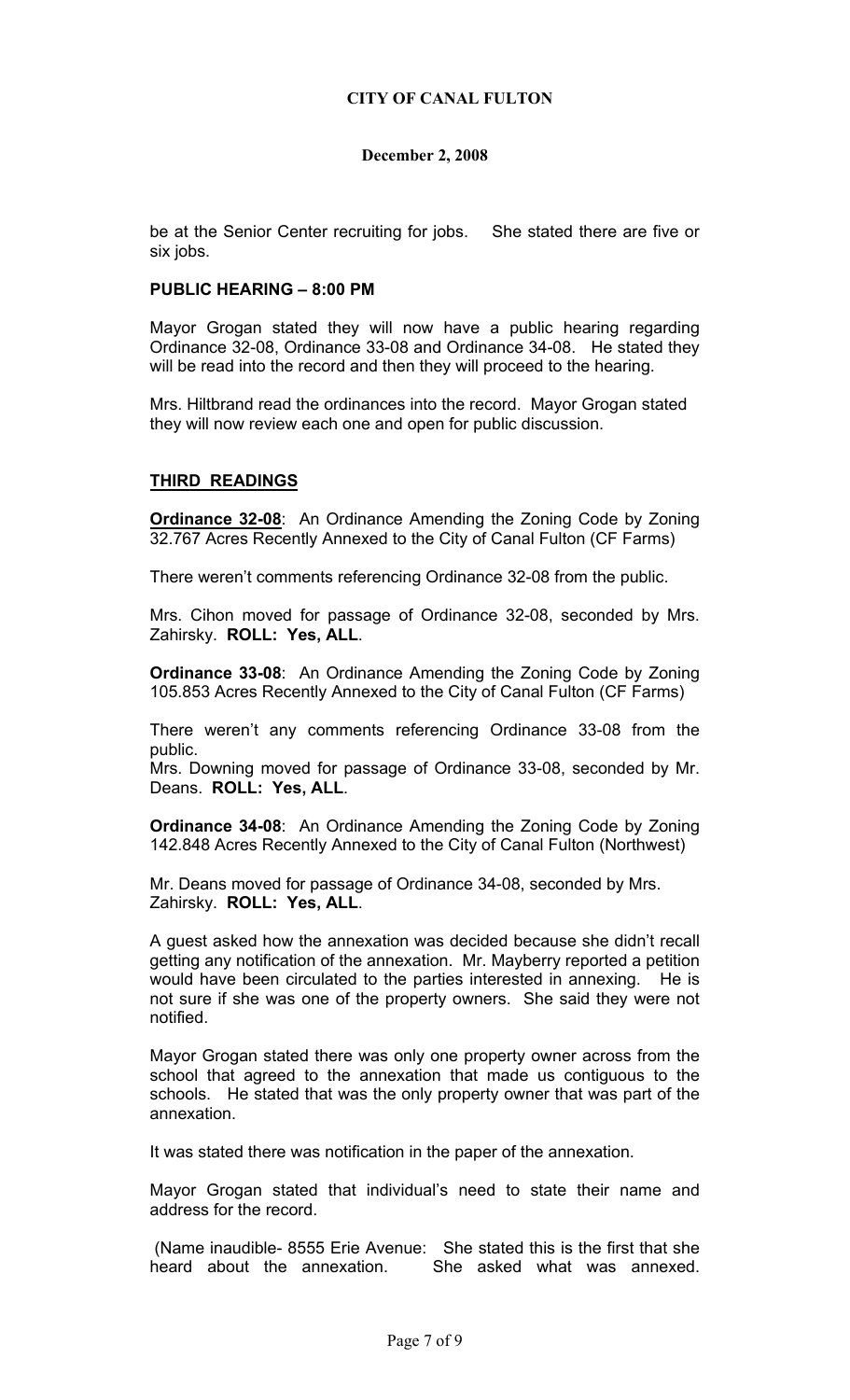Mayor Grogan stated the school and one property owner on the south side of the road.

Bob Forester, 8529 Erie Avenue: He stated he didn't understand the letter he received as far as annexation. It was stated they received a letter regarding the public hearing.

Mayor Grogan showed those present the area that was annexed for clarification purposes.

Law Director Fellmeth stated State law would govern the particular aspect regarding notification. He stated once a petition has been filed, a notification in a newspaper of general circulation is published.

Mayor Grogan stated we don't go out seeking annexation, we never have. He stated if any property owner has any one knocking on their door, please let him know who it was. All present responded no one has knocked on their door. Anyone wishing to annex approaches the City, we do not ask, solicit and do not knock on doors.

Mr. Forester asked if the goal was to get the schools into the City.

Mayor Grogan stated they lost a lot in the revenues when the grade school left and administration and there were conversations with the schools regarding annexation. He stated an agreement was in place some years back regarding when the waterline was put in for the schools. Once they became a part of City of Canal Fulton, they would then no longer have to pay us back \$60,000 a year toward the water line.

Mr. Forester stated he was curious as to why they didn't make it a JED. He said the clarifications now make sense to him. Mayor Grogan stated they had talked to the trustees on numerous occasions on a lot of different JEDS, but the school needed water. He stated in the previous agreement, once we became contiguous to them, they would have to annex into the City. He stated luckily for the City, when they moving toward that area, there is a lot of wetlands that were purchased by grant, the home owner approached the City and asked if we would be willing to annex them in, which put us directly in line with the schools.

The public hearing regarding this ordinance has now concluded.

#### **EXECUTIVE SESSION**

Be it hereby resolved by the City of Canal Fulton City Council that a motion was made by Mrs. Cihon to adjourn to executive session at 8:22 PM from the regular meeting for the purpose of the consideration of compensation of a public employee or official, with all elected officials, Finance Director, Fire Chief, Law Director Fellmeth and Police Chief seconded by Mr. Deans. **ROLL: Yes, ALL**.

Law Director Fellmeth stated referencing the joint contract they were previously talking about, he stated they can get out of the contract by giving Lawrence Township ninety (90) days notice that you want to bill the residents directly as opposed to billing the trustees. Second point was made by Chief Green, the calls made between 6:00 PM and 6:00 AM; the contract is only for 6:00 AM – 6:00 PM. He stated we could still bill